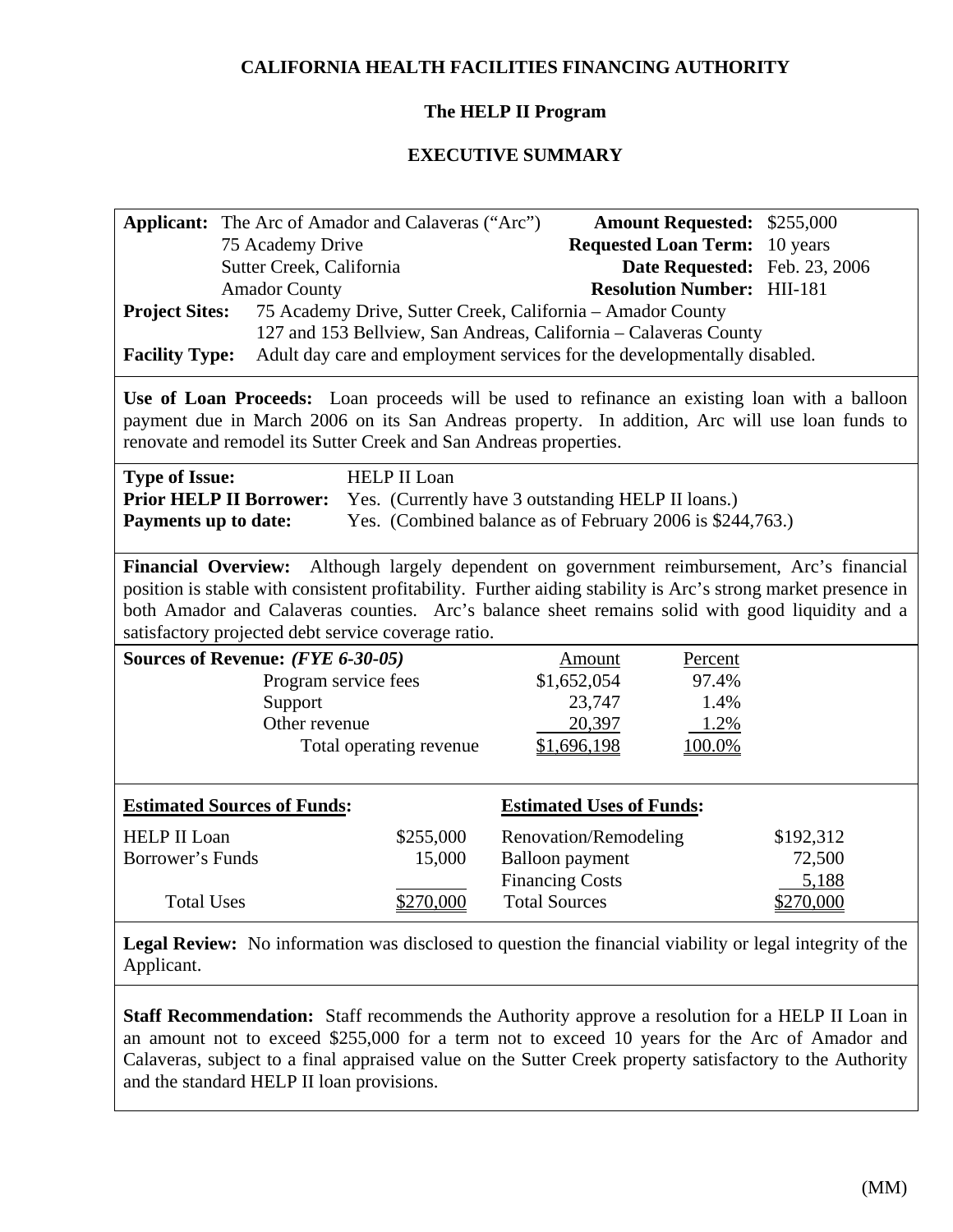#### **STAFF SUMMARY AND RECOMMENDATION**

**The Arc of Amador and Calaveras ("Arc")** 

February 23, 2006

Resolution Number: HII-181

**I. PURPOSE OF FINANCING:** Arc proposes to refinance a balloon payment due in March 2006 and redirect the savings towards improvement of services. In addition, Arc plans to complete several renovation projects at its facilities in San Andreas and Sutter Creek.

*Remodel and renovate the San Andreas properties and Sutter Creek property..\$192,312*  Loan proceeds will be used to remodel and renovate the properties located at 153 and 127 Bellview in San Andreas as well as 75 Academy Drive in Sutter Creek. The project includes completing asphalt and building repairs, installing ramps, fencing and landscaping between the two San Andreas properties. In addition, Arc plans to renovate and remodel the Sutter Creek property, which includes installing carpeting, adding fencing and completing asphalt repairs to the parking lot.

*Refinance construction loan .....................................................................................72,500* Loan proceeds will be used to refinance an existing construction loan with a balloon payment due in March 2006 on its San Andreas property located at 127 Bellview. The current interest rate on this note is 8.5% and the estimated loan balance as of March 2006 will be \$72,500. The HELP II loan will be secured by the Sutter Creek property. This property was purchased in February 1998 for \$395,000 and is used by Arc to operate a 6,000 square foot adult day care facility. Arc is in the process of having the property appraised by a state certified general licensed appraiser. Management estimates its value at approximately \$600,000.

|--|--|--|--|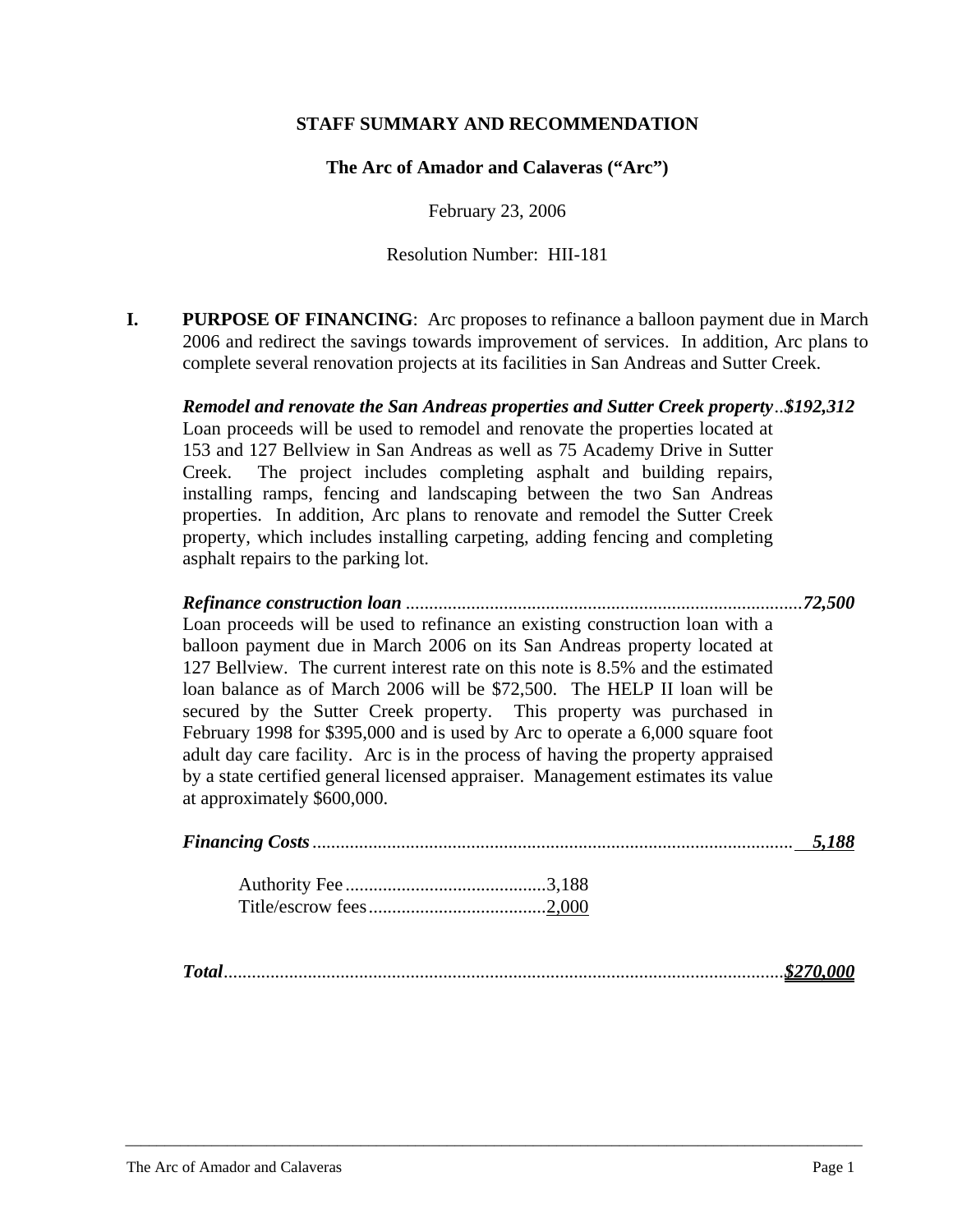# **Financing structure:**

- 10-year fully amortized loan term in the amount of \$255,000.
- 120 equal monthly payments of approximately \$2,462 (total annual payments of \$29,544).
- Total interest payments of approximately \$40,476.
- A lien in the amount of \$255,000 on the property located at 75 Academy Drive in Sutter Creek, California.
- Corporate gross revenue pledge.
- Maximum loan to value ratio of 95%.
- Estimated loan closing date: March 2006.

Currently, the Authority holds first position liens on the three properties as security from prior HELP II loans. With the proposed loan, the combined loan to value ratio on the Sutter Creek property is 83%.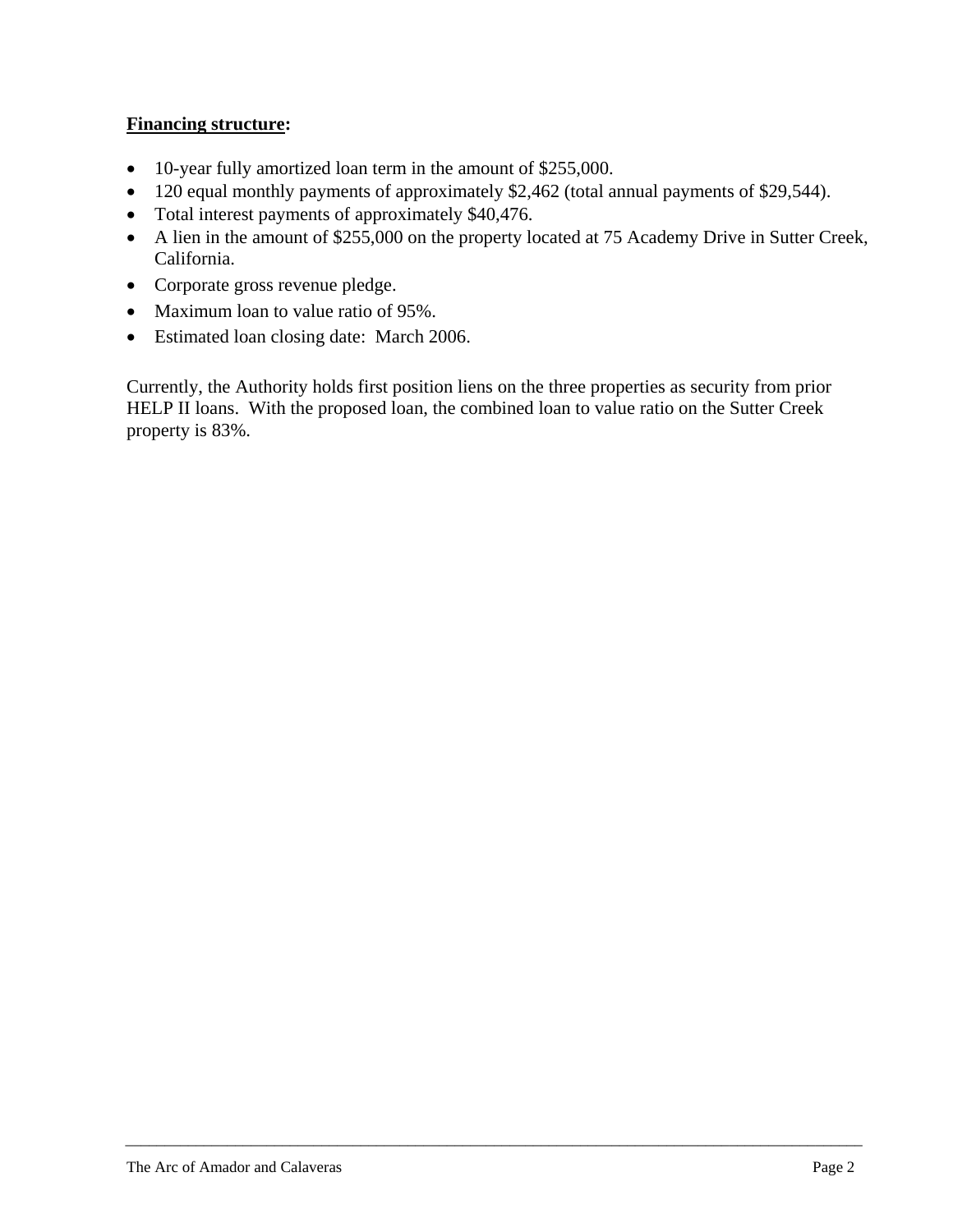#### **II. FINANCIAL STATEMENTS AND ANALYSIS: The Arc of Amador and Calaveras Statement of Activities**

**Unrestricted**

|                                            | <b>Six Month</b><br><b>Period Ended</b> |              | For the Year Ended June 30, |                         |  |
|--------------------------------------------|-----------------------------------------|--------------|-----------------------------|-------------------------|--|
|                                            | December 2005                           | 2004<br>2005 |                             | 2003                    |  |
|                                            | (Unaudited)                             |              |                             |                         |  |
| Revenue, gains and other support           |                                         |              |                             |                         |  |
| Support                                    | \$<br>15,990                            | \$<br>23,747 | $\mathbb{S}$<br>29,545      | $\mathbb{S}$<br>23,404  |  |
| Program service fees                       | 836,658                                 | 1,652,054    | 1,548,764                   | 1,508,078               |  |
| Other revenue $1$                          | 414,532                                 | 20,397       | 27,760                      | 18,326                  |  |
| Total revenue, gains and other support     | 1,267,180                               | 1,696,198    | 1,606,069                   | 1,549,808               |  |
| <b>Expenses</b>                            |                                         |              |                             |                         |  |
| Salaries and employee benefits             | 687,959                                 | 1,332,736    | 1,235,101                   | 1,228,618               |  |
| Accounting                                 | 3,100                                   | 6,200        | 5,800                       | 5,550                   |  |
| Advertising and promotion                  |                                         | 419          | 78                          | 182                     |  |
| <b>Bad debts</b>                           |                                         | 157          | 8                           | 1,450                   |  |
| Bank charges                               |                                         | 16           |                             | 3                       |  |
| Benefit management fees                    | 1,636                                   | 1,995        | 1,933                       | 1,742                   |  |
| Communications                             | 5,308                                   | 10,001       | 11,676                      | 13,423                  |  |
| Consultant fees                            | 1,696                                   | 4,101        | 4,003                       | 3,812                   |  |
| Depreciation                               | 14,328                                  | 31,157       | 31,072                      | 35,480                  |  |
| General operating expenses                 | 25,922                                  | 41,304       | 46,509                      | 50,220                  |  |
| Insurance                                  | 14,499                                  | 29,425       | 30,035                      | 25,405                  |  |
| Maintenance                                | 18,026                                  | 28,377       | 24,752                      | 22,631                  |  |
| Professional fees                          | 3,806                                   | 7,621        | 4,930                       | 2,847                   |  |
| Supplies                                   | 19,875                                  | 38,662       | 47,133                      | 38,327                  |  |
| Rental and leasing                         | 5,265                                   | 10,258       | 10,212                      | 10,232                  |  |
| Training                                   | 828                                     | 6,400        | 5,467                       | 2,635                   |  |
| Travel                                     | 18,080                                  | 33,609       | 25,685                      | 28,359                  |  |
| Utilities                                  | 9,659                                   | 16,838       | 17,871                      | 17,360                  |  |
| Vehicle depreciation                       | 8,385                                   | 29,768       | 31,749                      | 40,282                  |  |
| Meetings                                   | 350                                     | 2,164        | 1,063                       | 833                     |  |
| Fundraising and others                     | 1,013                                   | 2,091        | 1,406                       | 1,630                   |  |
| Scholarships/grants/gifts                  |                                         | 50           | 100                         |                         |  |
| Kitchen class expense                      | 711                                     | 1,658        | 1,971                       | 1,720                   |  |
| Total expenses                             | 840,446                                 | 1,635,007    | 1,538,554                   | 1,532,741               |  |
| Increase in unrestricted net assets        | 426,734                                 | 61,191       | 67,515                      | 17,067                  |  |
| Unrestricted net assets, beginning of year | 1,112,485                               | 1,051,294    | 983,779                     | 966,712                 |  |
| Unrestricted net assets, end of year       | \$1,539,219                             | \$1,112,485  | \$1,051,294                 | $\mathbb{S}$<br>983,779 |  |

\_\_\_\_\_\_\_\_\_\_\_\_\_\_\_\_\_\_\_\_\_\_\_\_\_\_\_\_\_\_\_\_\_\_\_\_\_\_\_\_\_\_\_\_\_\_\_\_\_\_\_\_\_\_\_\_\_\_\_\_\_\_\_\_\_\_\_\_\_\_\_\_\_\_\_\_\_\_\_\_\_\_\_\_\_\_\_\_\_\_\_\_\_\_

1) As of December 31, 2005, other revenue includes sale of property.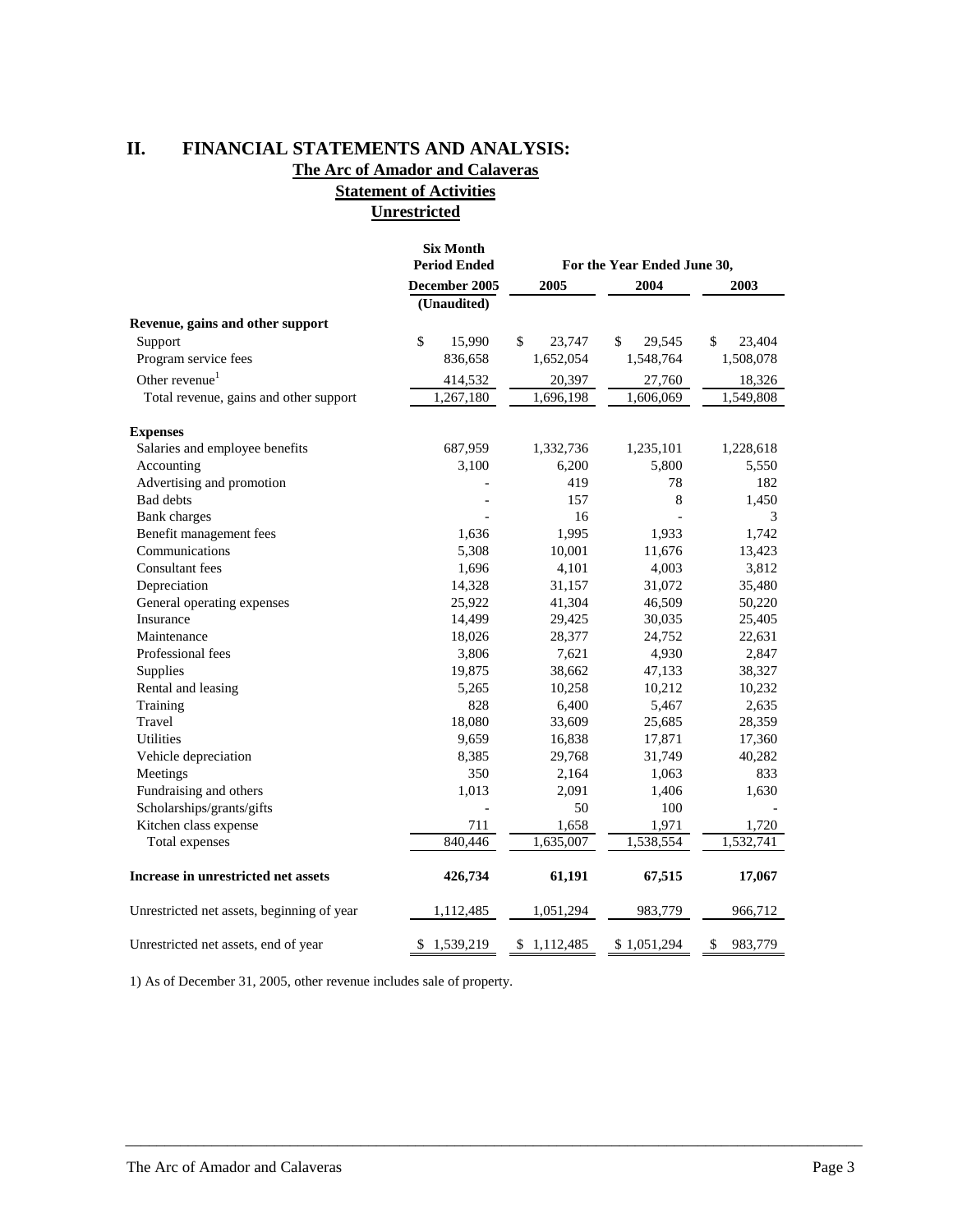#### **Balance Sheet The Arc of Amador and Calaveras**

|                                                                                                          | As of                   |               |               |               |
|----------------------------------------------------------------------------------------------------------|-------------------------|---------------|---------------|---------------|
|                                                                                                          | <b>December</b>         |               |               |               |
|                                                                                                          | 2005                    | 2005          | 2004          | 2003          |
|                                                                                                          | (Unaudited)             |               |               |               |
| <b>ASSETS</b>                                                                                            |                         |               |               |               |
| Current assets:                                                                                          |                         |               |               |               |
| Cash                                                                                                     | \$<br>181,043           | \$<br>42,684  | \$<br>123,781 | 109,757<br>\$ |
| Accounts receivable                                                                                      | 138,258                 | 156,427       | 141,251       | 133,980       |
| Prepaid expenses and deposits                                                                            | 31,413                  | 44,888        | 45,855        | 48,302        |
| Total current assets                                                                                     | 350,714                 | 243,999       | 310,887       | 292,039       |
| Investments                                                                                              | 352,387                 | 352,017       | 431,911       | 382,647       |
| Loan receivable $1$                                                                                      | 250,000                 |               |               |               |
| Property and equipment, net                                                                              | 953,407                 | 895,539       | 750,082       | 783,121       |
| <b>Total assets</b>                                                                                      | \$1,906,508             | \$1,491,555   | \$1,492,880   | \$1,457,807   |
| <b>LIABILITIES AND NET ASSETS</b><br><b>Current liabilities:</b><br>Accounts payable and accrued payroll | 118,821<br>\$           | 108,565<br>\$ | 123,040<br>\$ | \$<br>113,807 |
| Long-term debt, current portion                                                                          | 44,921                  | 44,248        | 42,942        | 41,675        |
| Total current liabilities                                                                                | 163,742                 | 152,813       | 165,982       | 155,482       |
|                                                                                                          |                         |               |               |               |
| Long term debt, less current portion                                                                     | 203,547                 | 226,257       | 275,604       | 318,546       |
| <b>Total liabilities</b>                                                                                 | 367,289                 | 379,070       | 441,586       | 474,028       |
| Unrestricted net assets                                                                                  | 1,539,219               | 1,112,485     | 1,051,294     | 983,779       |
| <b>Total liabilities and net assets</b>                                                                  | \$1,906,508             | \$1,491,555   | \$1,492,880   | \$1,457,807   |
|                                                                                                          |                         |               |               |               |
| <b>Financial Ratios:</b>                                                                                 |                         |               |               |               |
|                                                                                                          | Proforma <sup>(2)</sup> |               |               |               |
|                                                                                                          | <b>FYE 2005</b>         |               |               |               |
| Debt Service Coverage (x)                                                                                | 1.47                    | 1.91          | 2.64          | 1.85          |
| Debt/Unrestricted Net Assets (x)                                                                         | .41                     | .24           | .30           | .37           |
| Margin (%)                                                                                               |                         | 3.61          | 4.20          | 1.10          |
| Current Ratio (x)                                                                                        |                         | 1.60          | 1.87          | 1.88          |

\_\_\_\_\_\_\_\_\_\_\_\_\_\_\_\_\_\_\_\_\_\_\_\_\_\_\_\_\_\_\_\_\_\_\_\_\_\_\_\_\_\_\_\_\_\_\_\_\_\_\_\_\_\_\_\_\_\_\_\_\_\_\_\_\_\_\_\_\_\_\_\_\_\_\_\_\_\_\_\_\_\_\_\_\_\_\_\_\_\_\_\_\_\_

(1) Seller carried note resulting from sale of vacant land.

(2) Recalculates June 2005 audited results to include the impact of this financing.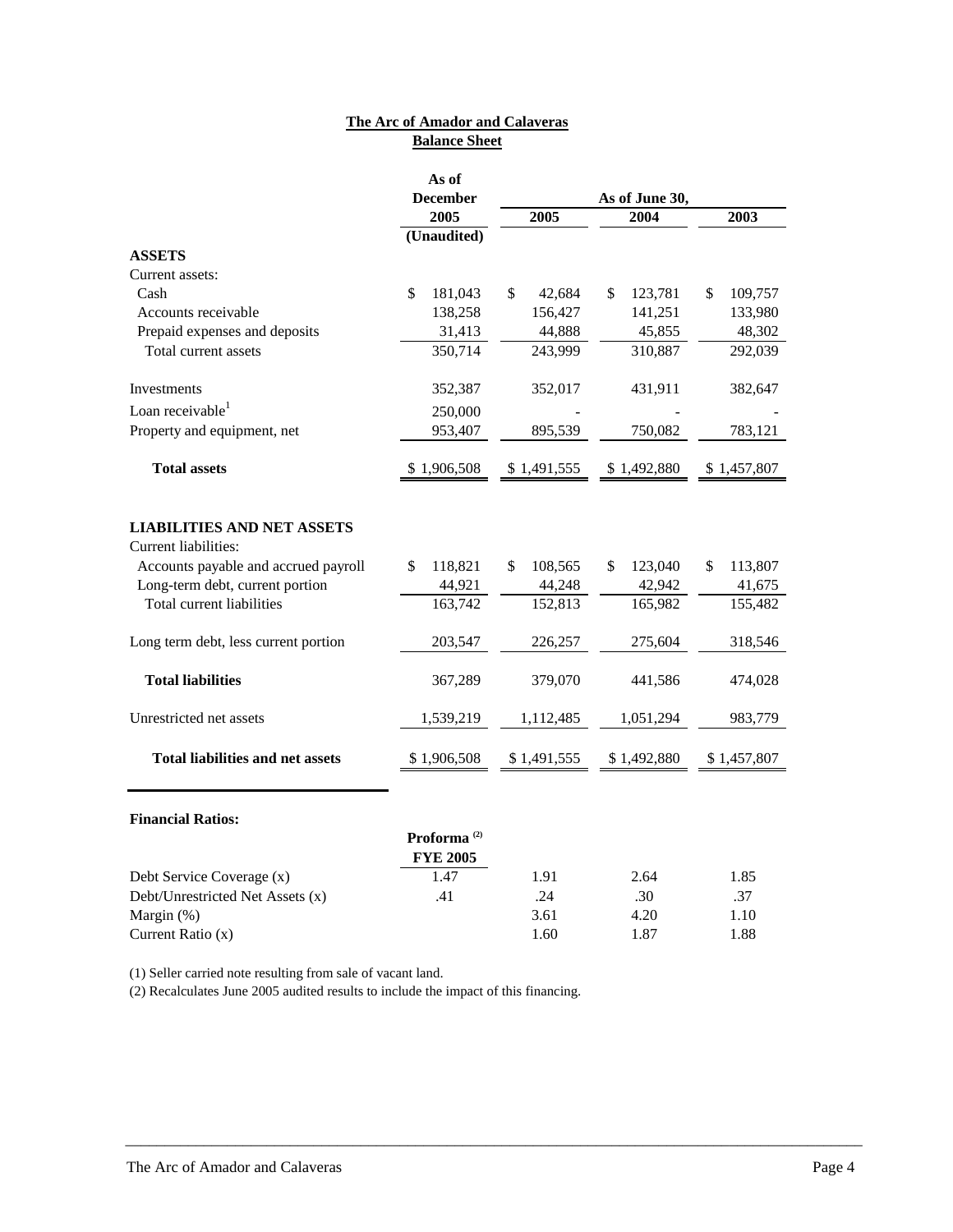## **Financial Discussion:**

# **Although largely dependent on government reimbursement, Arc's financial position is stable with consistent profitability. Further aiding stability is Arc's strong market presence in both Amador and Calaveras counties.**

Arc has been in operations since 1971. Its financial position is stable and has consistently generated positive net income over our review period. Arc is largely dependent on government reimbursement from the California State Department of Rehabilitation and the Valley Mountain Regional Center. These government contracts consistently provide for approximately 97% of Arc's total revenues from year to year. Government program service fees have exhibited steady growth, as Arc has expanded its operations. Currently, Arc provides services to approximately 85 participants per day in which it receives approximately \$67 per day for each participant in the Calaveras Day Program, approximately \$60 per day for each participant in the Amador Day Program and approximately \$38 per hour for each participant in the Supported Living Services Program.

Arc has a strong market presence in both Amador and Calaveras counties with approximately 80% and 70% of the market share, respectively. Arc is in the process of completing its third facility in Calaveras County to meet its on-going demand for its services.

## **Arc's balance sheet remains solid with good liquidity and a satisfactory projected debt service coverage ratio.**

Arc's balance sheet is solid with good liquidity, minimal long-term debt, and significant net assets. Arc's liquidity is exhibited by its \$181,000 cash position due to the sale of property. In addition, Arc has approximately \$352,000 in its investment portfolio. Arc is in the process of expanding its operations with its third facility in San Andreas with minimal increases in its long-term debt. Currently, Arc has approximately \$343,000 in long-term debt compared to approximately \$1.1 million in net assets. With the proposed HELP II loan financing, the debt service coverage ratio will remain strong at 1.47x, indicating Arc's ability to meet future debt service payments.

[Intentionally Left Blank]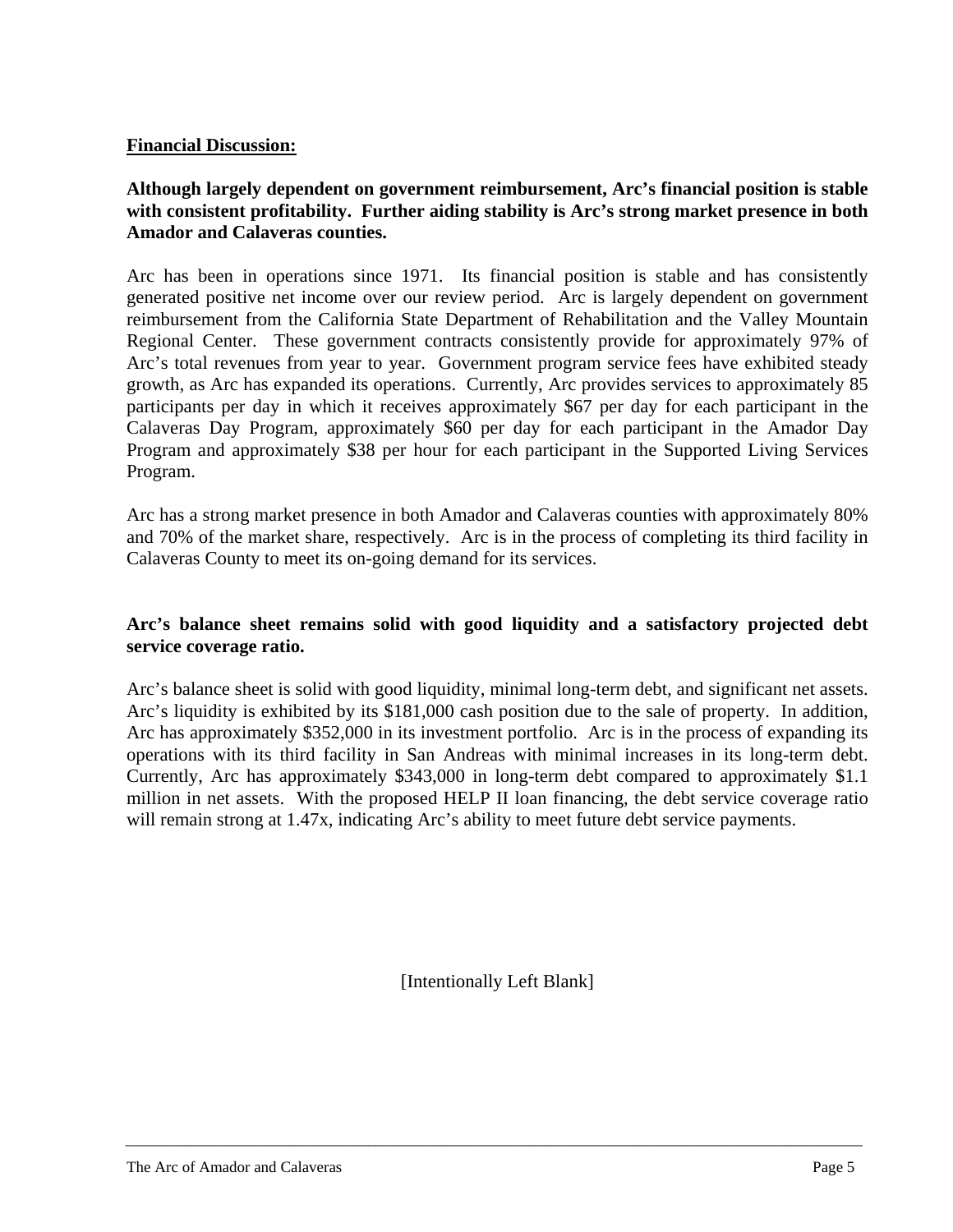## **III. ORGANIZATION:**

**Background:** The Arc of Amador and Calaveras was founded by a group of parents in 1971 that wanted services for their adult children with developmental disabilities to better live, work and learn after they graduated from Special Education. Facilities include a 2,800 square foot building on one-half acre in San Andreas (Calaveras County), and a 6,000 square foot building on one acre in Sutter Creek (Amador County). Arc is in the process of completing construction on its third facility that is adjacent to the building in San Andreas.

The Arc currently offers three main programs: Day Program, Supported Employment, and Recreation. Day Program services emphasize the development of self-help, self-advocacy, communication, vocational, and social skills.

The Supported Employment program helps developmentally disabled clients get jobs in the community, including job coaching, money management skills, and advocacy designed to help clients be successful in the work world over long periods of time.

The Recreation Program takes place evenings and weekends and is designed to help clients learn how to make healthy leisure choices and develop positive relationships. The Recreation Program provides the transportation and support necessary for people to participate in activities such as camping trips and dinners out.

**Licenses:** The Arc of Amador and Calaveras is licensed by the Department of Social Services to operate and maintain two Adult Day Care facilities for developmental disabilities. The facility located in Sutter Creek is licensed to provide Adult Day Care services for 45 participants, 43 ambulatory and 2 non-ambulatory. The facility in San Andreas is licensed to provide Adult Day Care services for 40 participants, 35 ambulatory and 5 non-ambulatory.

**Contracts:** The Arc has multiple contracts with various governmental entities. It contracts with the Valley Mountain Regional Center and California Department of Rehabilitation for adult day care, recreation, and employment services. The Arc also has numerous contracts with local businesses to provide job opportunities for its Supported Employment program.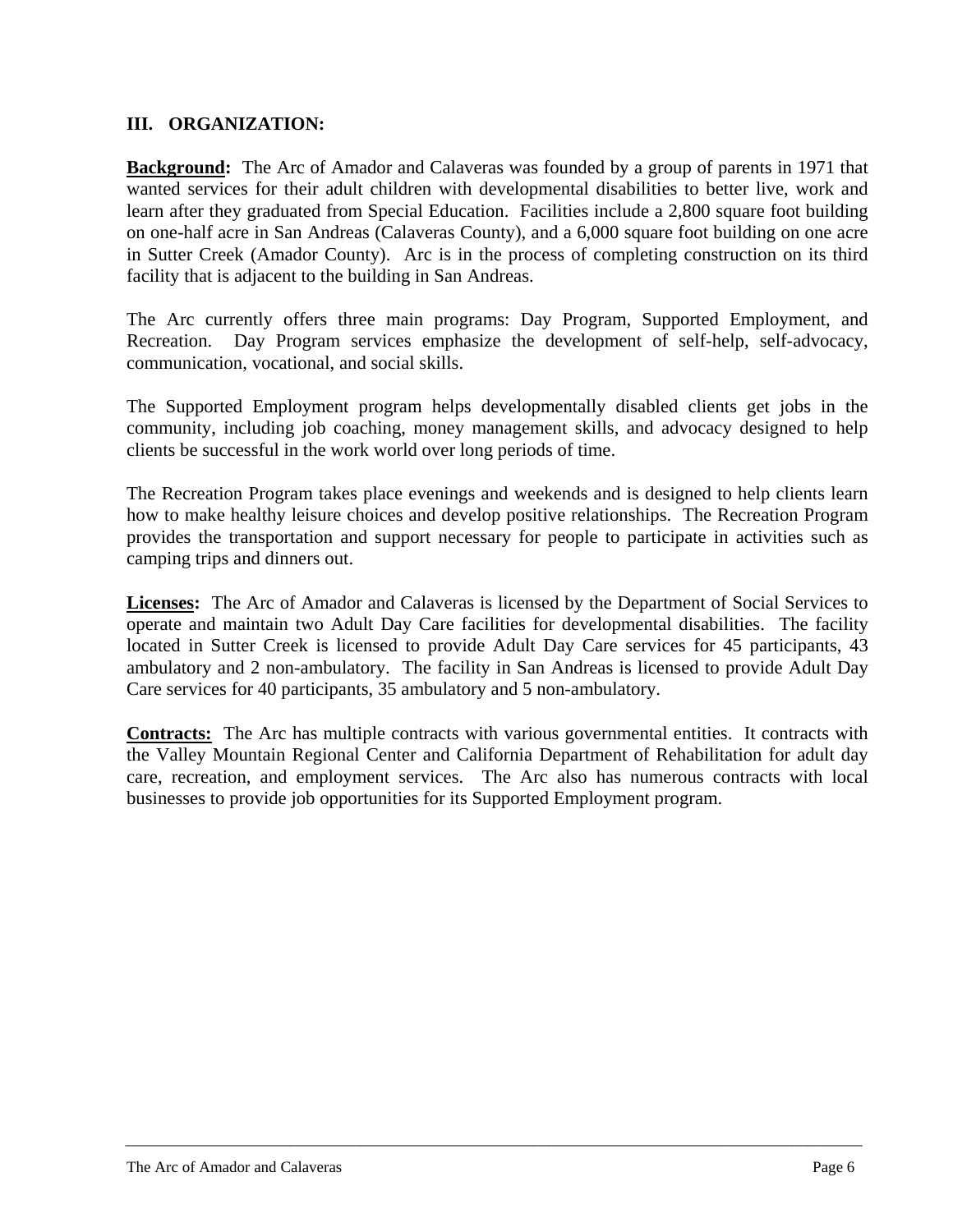**Competition:** In Amador County, Arc is the largest provider of adult day care services with approximately 80% of the market share. In Calaveras County, Arc provides 70% of the market share for adult day care services to people with developmental disabilities. Arc is the sole provider in the Supported Living and Supported Employment Services for Amador and Calaveras.

| <b>Health Facility</b><br>Location       | <b>Clients</b><br><b>Enrolled</b> | <b>Market Share</b><br>$\frac{1}{2}$ | <b>Estimated</b><br><b>Distance Away</b> |
|------------------------------------------|-----------------------------------|--------------------------------------|------------------------------------------|
| <b>Community Compass (Amador County)</b> | 10                                | 20%                                  | 3 miles                                  |
| <b>Arc</b> – Sutter Creek Site           | 40                                | 80%                                  | N/A                                      |
| Ventures (Calaveras County)              | 15                                | 30%                                  | 12 miles                                 |
| Arc – San Andreas Site                   | 45                                | 70%                                  | N/A                                      |

#### **IV. OUTSTANDING DEBT:**

| <b>Description</b>                      | Original<br><b>Amount</b> | <b>Amount</b><br>Outstanding<br>As of $06/30/05$ <sup>1</sup> | <b>Estimated</b><br><b>Amount Outstanding</b><br><b>After Proposed</b><br><b>Financing</b> |
|-----------------------------------------|---------------------------|---------------------------------------------------------------|--------------------------------------------------------------------------------------------|
| <b>Existing:</b>                        |                           |                                                               |                                                                                            |
| CHFFA HELP II Loan, 1999                | \$188,000                 | \$77,172                                                      | \$65,729                                                                                   |
|                                         |                           |                                                               |                                                                                            |
| CHFFA HELP II Loan, 2002 <sup>2</sup>   | 110,000                   | 74,425                                                        | 68,245                                                                                     |
| CHFFA HELP II Loan, 2003 <sup>2</sup>   | 150,000                   | 118,908                                                       | 110,789                                                                                    |
| Central Bank of California <sup>3</sup> | 133,800                   | 72,500                                                        | $-0-$                                                                                      |
| <b>Proposed:</b>                        |                           |                                                               |                                                                                            |
| CHFFA HELP II Loan, 2006                |                           | N/A                                                           | 255,000                                                                                    |
| <b>TOTAL DEBT</b>                       |                           | \$343,005                                                     | \$499,763                                                                                  |

1) Includes current portion of long term debt.

2) A \$260,000 HELP II loan was approved at the CHFFA board meeting on March 26, 2002. However, the loan had two separate closing dates for two separate dollar amounts.

3) A construction loan was recorded on July 12, 2005.

#### **V. SECTION 15438.5 OF THE ACT (Savings Pass Through):**

It is the intent of the Legislature in enacting this part to provide financing only to health facilities that can demonstrate the financial feasibility of their projects. It is further the intent of the Legislature that all or part of any savings experienced by a participating health institution, as a result of that tax-exempt revenue bond funding, be passed on to the consuming public through lower charges or containment of the rate of increase in hospital rates.

\_\_\_\_\_\_\_\_\_\_\_\_\_\_\_\_\_\_\_\_\_\_\_\_\_\_\_\_\_\_\_\_\_\_\_\_\_\_\_\_\_\_\_\_\_\_\_\_\_\_\_\_\_\_\_\_\_\_\_\_\_\_\_\_\_\_\_\_\_\_\_\_\_\_\_\_\_\_\_\_\_\_\_\_\_\_\_\_\_\_\_\_\_\_

Arc has provided a description of its savings pass through in **Exhibit A**.